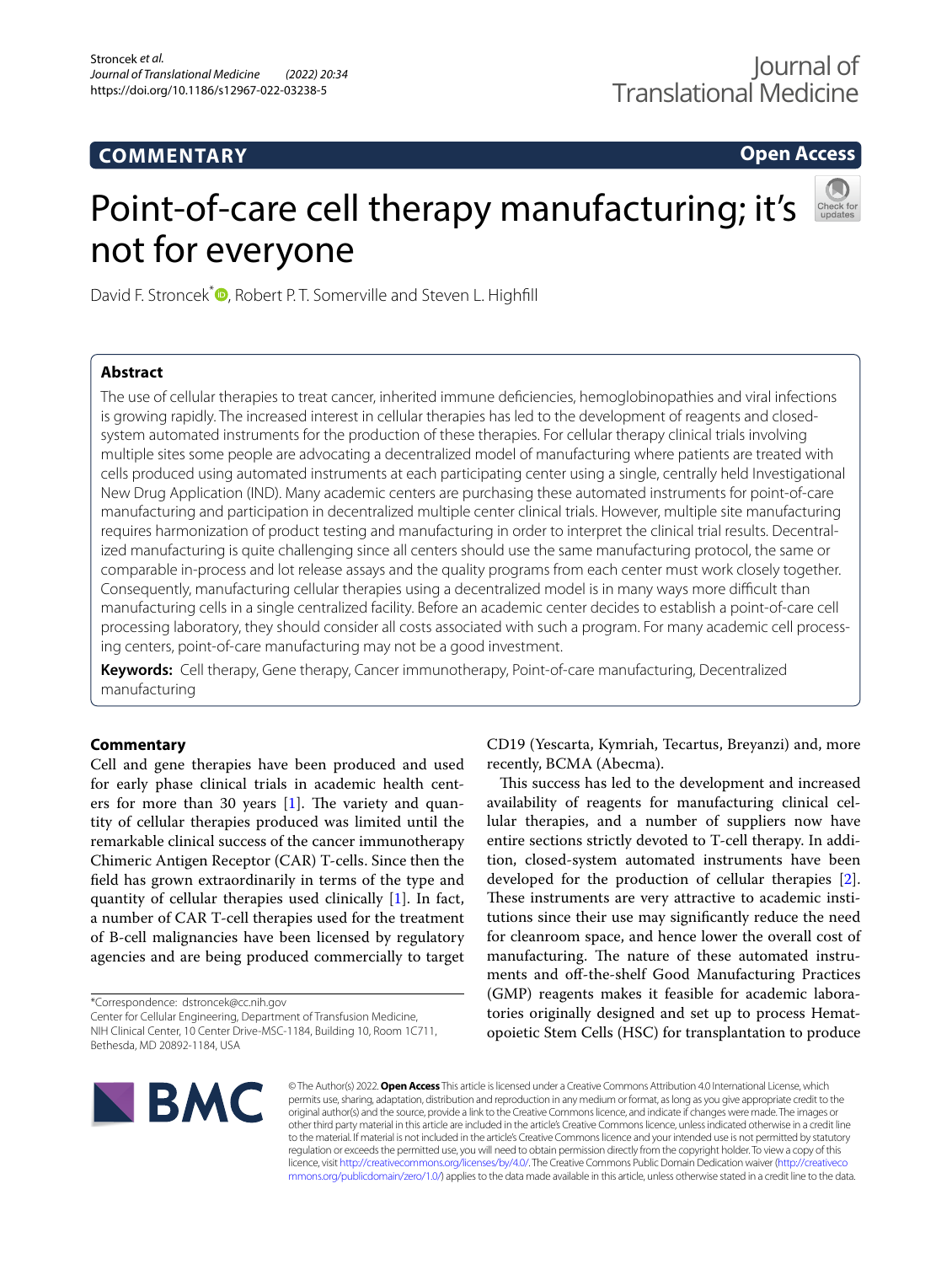more advanced cellular therapies. In fact, many academic centers are purchasing these instruments and have begun to manufacture CAR T-cells and virus specifc T-cells.

Along with chemotherapy and HSC transplantation, CAR T-cells have become an important tool for treating B-cell leukemia and lymphoma. The availability of GMP reagents and automated instruments have led some people to advocate for the point-of-care production of CAR T-cells by hospitals using these automated instruments. Although making CAR T-cells using these instruments is relatively easy, meeting the quality, safety, potency and regulatory expectations is not. While the processing and clinical use of HSCs for transplantation are subjected to few regulations, cell and gene therapies, including CAR T-cells, are recognized as 'living-drugs' regulated under the Food and Drug Administration's Center for Biologics Evaluation and Research (CBER), and are expected to meet strict quality standards similar to those applied to standard drugs regulated under the Center for Drug Evaluation and Research (CDER). In line with the explosion in the number of CAR T-cell therapy Investigational New Drug Application (IND) submissions, so too has there been ever-increasing regulatory requirements that need to be satisfed prior to approval. Because of this, a robust quality management system is a requisite to ensure that all therapies produced are consistently of high quality and are safe.

For multicenter cellular therapy clinical trials some people are also advocating a "decentralized" model of manufacturing where patients are treated with cells produced using point-of-care manufacturing at each participating center on a single, centrally held IND. Multiple site manufacturing requires harmonization of product testing and manufacturing in order to interpret the results of the clinical trial. While this seems simple, it's quite challenging since all centers should use the same manufacturing protocol, the same or comparable in-process and lot release assays, and the quality programs from each center must work closely together. In many respects this requires more effort than manufacturing cellular therapies at a single location for multiple centers.

Regulatory agencies are receptive to local or decentralized manufacturing [[3](#page-2-0)] and this approach makes sense for some cellular therapies. For example, the cancer immunotherapy Tumor Infltrating Lymphocytes (TIL) involves the infusion of up to 100 billion cells which are given to patients immediately after they are harvested. Since it is not feasible to transport large quantities of TIL which are not cryopreserved, manufacturing TIL in one centralized laboratory for administration at multiple clinical sites is not yet practical. While manufacturing TIL at multiple centers may be necessary, it will require

signifcant coordination and strict oversight and likely considerable expense.

While the availability of highly automated instruments and GMP reagents for manufacturing cell therapies is an important advancement, the process of providing clinical cell and gene therapies remains complex. Providing these therapies is even more complex for centers participating in multiple center clinical trials which involve decentralized manufacturing. Furthermore, most academic centers are manufacturing cell therapies for early phase clinical trials which are of limited duration. If early trials fnd that a cell therapy is safe and suggests that it is clinically efective and if it is to be continued to be used clinically, the product must move to advanced clinical trials and, eventually, a Biologics License Application (BLA). Regulatory requirements are even more strict for producing cell therapies for late phase clinical trials and for producing licensed products. Before an academic center decides to establish a clinical cell processing laboratory, they should consider all costs associated with such a program along with current and future needs and applications. For many academic cell processing centers, point-of-care manufacturing may not be a good investment.

#### **Abbreviations**

BLA: Biologics License Application; CBER: Center for Biologics Evaluation and Research; CDER: Center for Drug Evaluation and Research; CAR: Chimeric Antigen Receptor; GMP: Good Manufacturing Practices; IND: Investigational New Drug Application; TIL: Tumor Infltrating Lymphocytes; HSC: Hematopoietic Stem Cells.

#### **Acknowledgements**

We thank the staff of the Center for Cellular Engineering, Department of Transfusion Medicine, NIH Clinical Center Quality Assurance Section staff for their thoughtful discussions concerning this topic.

#### **Authors' contributions**

DFS, RPTS and SLH discussed this issue and wrote the manuscript. All authors read and approved the fnal manuscript.

#### **Funding**

This research was supported by the Intramural Research Program of the NIH Clinical Center.

## **Declarations**

#### **Competing interests**

The authors declare that they have no competing interests.

Received: 22 December 2021 Accepted: 6 January 2022 Published online: 15 January 2022

#### **References**

- <span id="page-1-0"></span>1. Lapteva L, Purohit-Sheth T, Serabian M, Puri RK. Clinical development of gene therapies: the frst three decades and counting. Mol Ther Methods Clin Dev. 2020;19:387–97.
- <span id="page-1-1"></span>2. Mock U, Nickolay L, Philip B, et al. Automated manufacturing of chimeric antigen receptor T cells for adoptive immunotherapy using CliniMACS prodigy. Cytotherapy. 2016;18:1002–11.